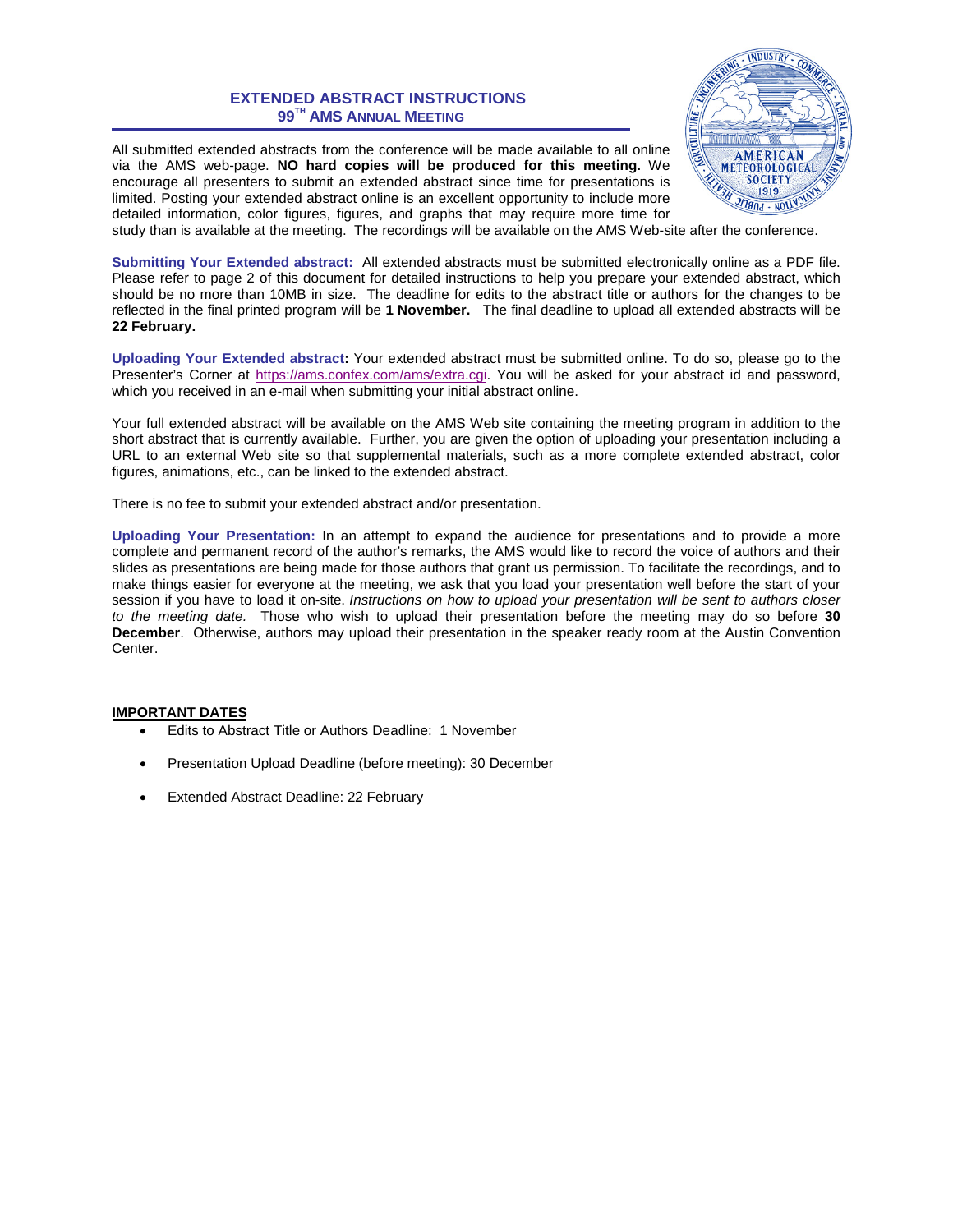# **PLEASE REFER TO THE FOLLOWING INSTRUCTIONS FOR COMPLETE INFORMATION ON FORMATTING YOUR EXTENDED ABSTRACT**

# **Tips for Formatting Your Extended abstract**

1a. WHAT IS YOUR PAPER NUMBER? — AMS will inform you when the preliminary program is posted on the AMS home page. At that time, please search your name in the program to find your paper number (which is different from the log number you received when submitting your abstract via the Web).

Example: 7.2 7= Session number 2= paper number 7.2 = YOUR PAPER NUMBER

- $*$  If you are presenting a poster, it is the 1, 2 or 3 digit number (2, 72, or 720 are examples)
- ✮ If you are presenting in a joint session a "J" will precede your number (J7.2).
- ✮ If you are presenting in a parallel session an "A" or a "B" will be part of your session number (7B.2).
- $*$  If you are presenting in a themed joint session a "TJ" will precede your number (TJ7.2).
- 1b. PLACEMENT OF PAPER NUMBER
	- ✮ Type your **boldface** paper number at 1"/1" margin in the UPPER LEFTHAND CORNER of the first page of your extended abstract
- 2. BASIC FORMATTING TIPS:
	- ✮MARGINS: 1" all around (8/12 x 11); 1 3/4" bottom (A4 paper)
	- ✮COLUMNS: 2 columns with 1/4" space in between
	- ✮TEXT: Helvetica or Arial, 9 point (or similar font to this page)
- 3. TITLE
	- ✮Type at 1" top margin in center of first page, all CAPS
- 4. THERE IS NO LATEX FILE AVAILABLE.

# **\*\*See Below for Further Information\*\***